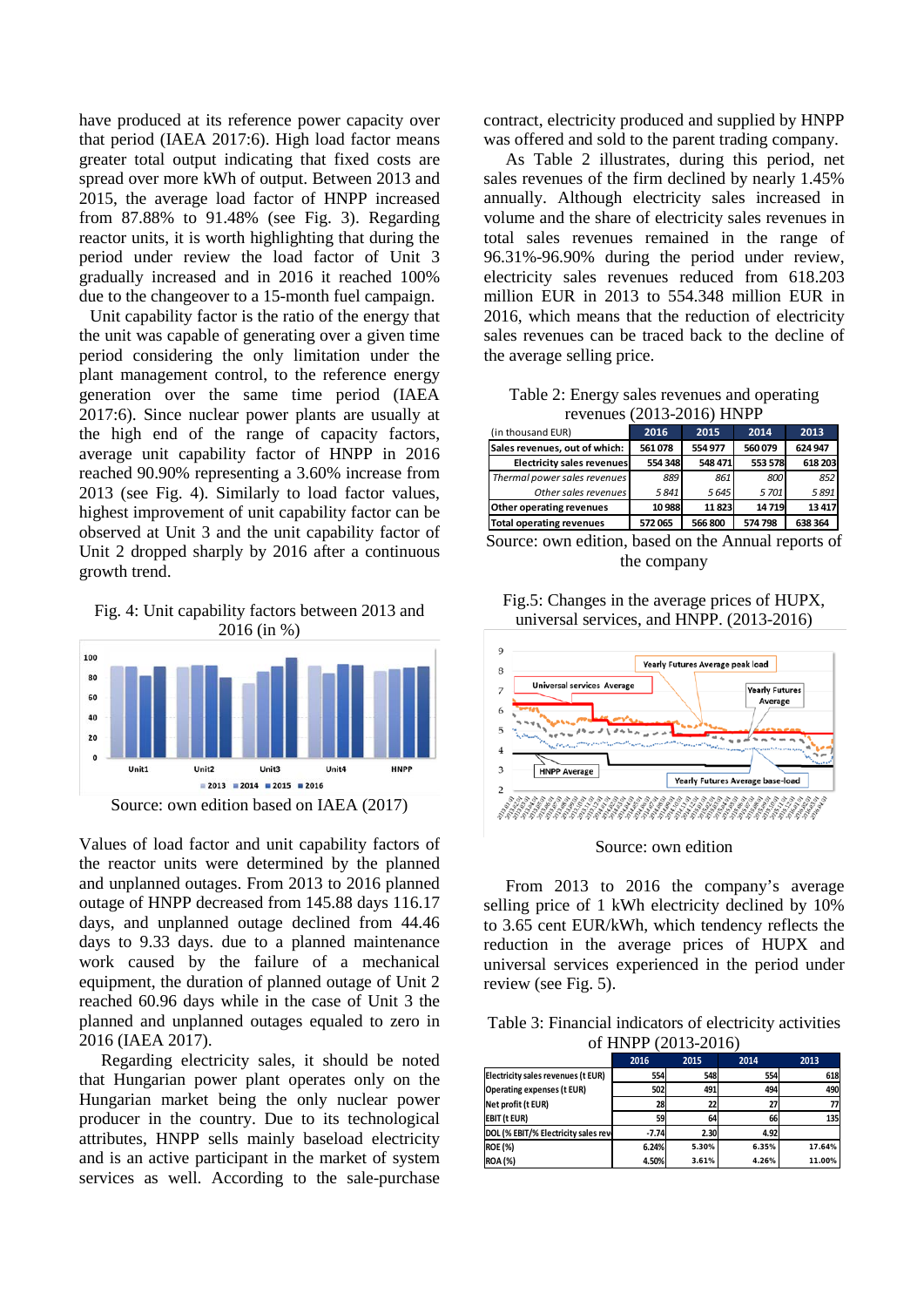## Source: own calculations based on the Annual reports of the company

Table 3 summarizes the main financial indicators associated with the electricity activities of the company in the given period. From 2013 to 2016, operating expenses grew by an average 0.053% annually. Although, between 2013 and 2015 electricity related net profit reduced by an average 15.88% annually, in 2016 net profit increased again by 14.41%. This tendency is reflected in the development of ROA and ROE as well.

The formula used for determining the Degree of Operating Leverage (DOL) was the follows:

$$
DOL = \frac{Change \ in \ EBIT \ (\%)}{Change \ in \ Sales \ (\%)} \tag{1}
$$

Since the annual values of the degree of operating leverage (DOL) indicate, between 2015 and 2016 1% increase in electricity sales revenues reduced the company's gross operating profit by 7.74%.

In the next Chapter, detailed analysis of flat cost and the development of the breakeven output is performed.

## **3.3 Analyzing the structure of flat cost and the impact of wholesale price reduction**

In order to calculate the annual electricity-related flat cost of the company, the general calculation methodology defined by the relevant literature was followed, i.e. flat cost was measured by the operating expenses per one unit of electricity sold. Main advantages of this methodology lie in its flexibility and reliability and the transparency and traceability of the results.





Source: own calculations based on the Annual reports of the company

Based on the publicly available annual statements of the company, between 2013 and 2016 total flat cost of electricity-related activities decreased by around 2%. Fig. 6 illustrates the development of the structure flat cost by main categories – material-type costs, personal expenses, service-type costs and other costs - between 2013 and 2016.

Main conclusions are the follows:

- As it is indicated in the figure above, the share of electricity-related material-type unit costs in total flat costs increased by 0.07%. The value of material-type unit costs including the nuclear fuel costs, water usage fees, and other material related to cost per one unit of electricity sold, grew steadily from 2013, and in 2016 it reached 1.49 cent EUR/kWh due to the 15% increase of nuclear fuel costs.
- Personal expenses per one unit of electricity sold by the company contain per unit costs of wages and salaries, social security and assimilated costs, and other staff benefits. The share of unit costs of personal expenses related to electricity activities in total flat cost decreased by 4.76% from 17.96% in 2013 to 17.10% in 2016.
- Main categories of service-type unit costs cover the unit costs associated with repair and maintenance, engineering and other services. Between 2013 and 2016 the company was able to reduce the value of service-type unit costs by 7.78% and the share of service-related unit cost in total flat cost of electricity activities also decreased 5.77% during the period under review.
- The share of other operating expenses including other costs, provisions, waste and decommissioning charges, taxes, and fees, depreciation in total flat cost of electricityrelated activities reduced by 1.39% and the value of other operating expenses per one unit of electricity sold by HNPP still decreased by 2.13% during the period under review.

As it was presented in Chapter 2, examination of the impacts of decreasing wholesale prices on flat costs necessitates the calculation of fixed and variable costs.

Following the calculation methodology introduced in Chapter 2.2 variable unit costs of electricity production include only specific water usage fees, while specific nuclear fuel costs and all other sub-categories of material-type, service-type, personal-type and other operating expenses associated with net electricity production of the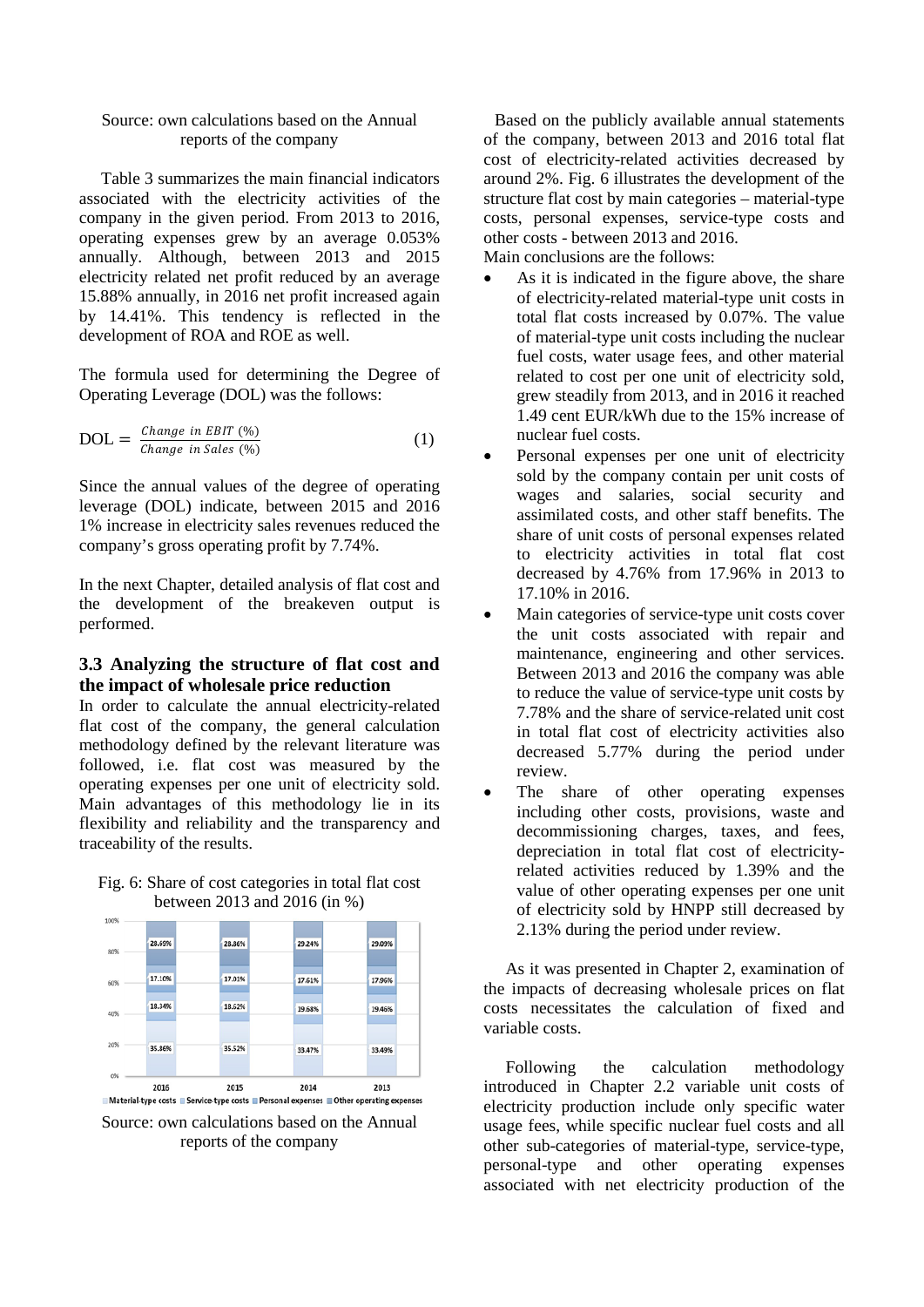company are regarded as variable unit costs. Fig. 7 shows the development of electricity-related fixed and variable costs in total flat costs.

As Fig. 7 illustrates the share of fixed and variable unit costs in total flat costs was in the range defined by the relevant literature sources presented in Chapter 2.2. the amount of total variable costs per unit of production was not changed between 2013 and 2016 and reached 0.011 cent EUR/kWh and the share of variable costs per unit of production in total unit costs stabilized around 96.7%.

Fig. 7: Rate of fixed and variable costs in total flat cost (2013-2016)







Fig. 8: Results of break-even analysis (2013-2016)

Considering the relatively high rates of fixed unit costs, it is worth to analyze the development of break-even output in the given period. The results of break-even analysis (see Fig. 8) illustrate that between 2013 and 2016 contribution per unit decreased by 18.62% and the amount of break-even output grew by 20.49%. This means that due to the sharp decrease in the average selling price the margin of safety, i.e. the extent by which actual sales exceed the break-even sales of the company, also reduced, indicating that while in 2013 a 19.35% reduction in electricity sales of HNPP would result in just breaking even, in 2016 this value of sales reduction decreased to 6.96%. Thus, these changes in the margin of safety flag a warning to the management of the company indicating the increasing vulnerability of current operation to price reductions despite their active efficiency improvements.

# **4 Conclusion**

### **4.1. Main conclusions of the study**

The main purpose of this research was to investigate the impact of the fluctuation of wholesale electricity price on the operational performance of nuclear power plants based on the case of an Eastern-European nuclear power plant.

Results on the share of fixed and variable unit costs associated with electricity-related activities of the company being analyzed correspond to the findings in the relevant literature on nuclear power plants' economics. Changes in the margin of safety of the company in recent years confirm that the observed reduction in the average selling price represents a considerable risk for the Hungarian power plant. Since the improvement of the load factor of the power plant is limited, to avoid the reduction of the margin of safety and to maintain a profitable operation, the Company should supervise its cost-structure and identify options for further cost reduction.

#### **4.2. Limitations and further challenges**

Examination of the impact of wholesale price reduction on operational performance of nuclear power plants by CVP analysis presented in this paper has serious limitations on the applicability of the results for decision making. Main limitations of the results relate to the assumptions of the composition of fixed and variable unit costs of nuclear power plants and to the assumptions of constant unit variable cost and constant unit prices for all levels of volume.

It is also important to note that the analysis presented in this paper is based on the publicly available annual reports of the company which means that availability of detailed subdivision of electricity-related costs could raise further the level of sophistication of the results and conclusions.

Finally, one case study does not guarantee generalization of results, for this a more detailed and comparative analysis of nuclear power plants' cost structure is needed.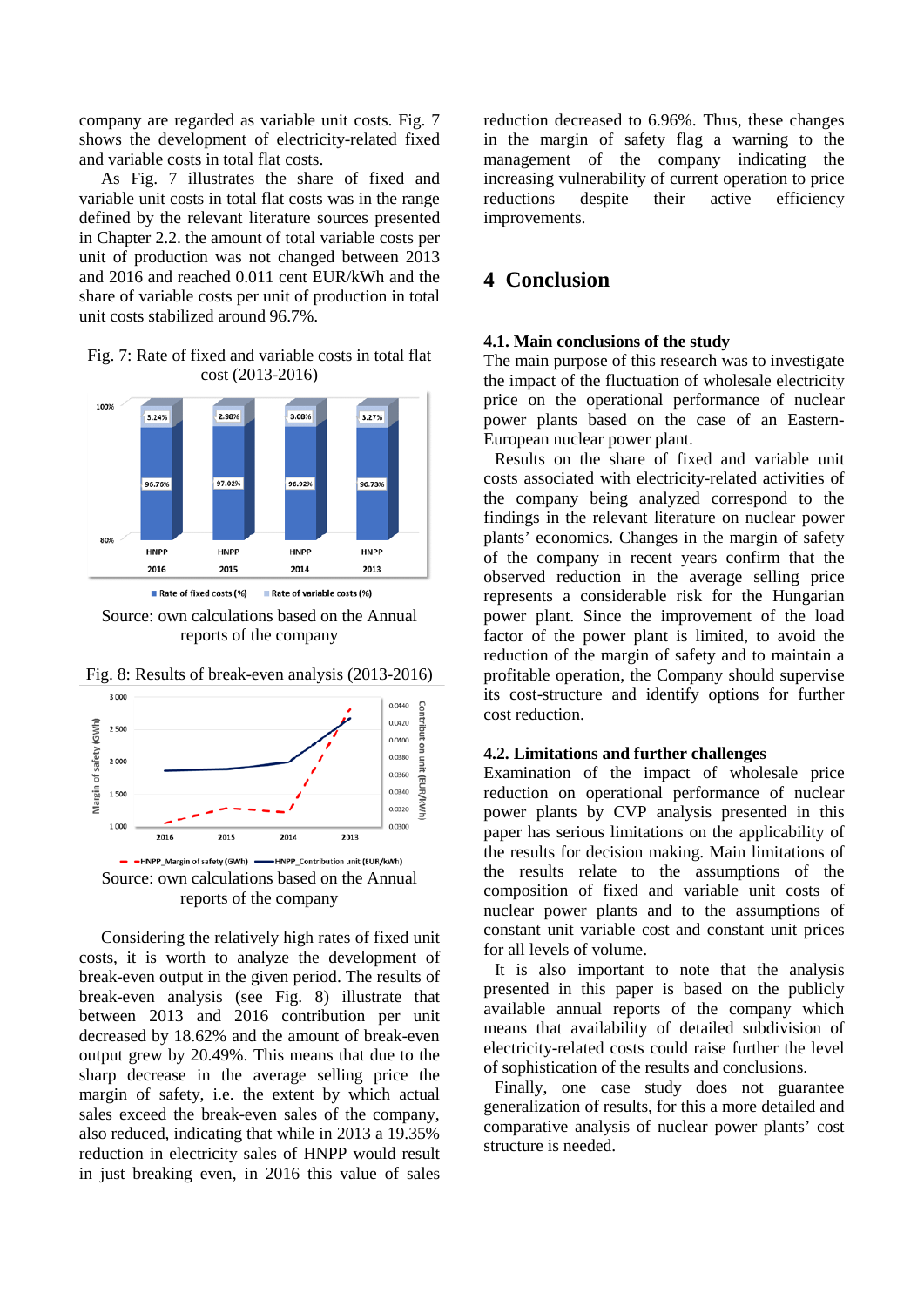Andoura, S., Coeffe, P., & Dobbrostamat, M., *Nuclear Energy in Europe, Notre Europe. Policy Brief*, 2011, [http://www.notre](http://www.notre-europe.eu/media/pdf.php?file=Bref25-nuclear_energy-EN-web_01.pdf)[europe.eu/media/pdf.php?file=Bref25-](http://www.notre-europe.eu/media/pdf.php?file=Bref25-nuclear_energy-EN-web_01.pdf)

[nuclear\\_energy-EN-web\\_01.pdf,](http://www.notre-europe.eu/media/pdf.php?file=Bref25-nuclear_energy-EN-web_01.pdf) Accessed: 04.11.2013.

- Biermayer, P. & Haas, R., Aspekte der zukünftigen Kernenergienutzung, *Energie- und Umweltforschung* 53/2008
- CEC, *Cost of Generation Model User's Guide Version 2 Based on Version of the Cost of Generation Model*, 2010, [http://www.energy.ca.gov/2010publications/CEC-](http://www.energy.ca.gov/2010publications/CEC-200-2010-002/CEC-200-2010-002.PDF)[200-2010-002/CEC-200-2010-002.PDF,](http://www.energy.ca.gov/2010publications/CEC-200-2010-002/CEC-200-2010-002.PDF) Accessed:07.09.2017.
- Energinet, *Technology Data for Energy Plants*, Copenhagen: Danish Energy Agency, 2012
- Fazekas, A. I., *Villamosenergia-rendszerek rendszerszintű tervezése* I. Budapest: Akadémiai Kiadó, 2006
- Fisher, C., *Investment in low-carbon technology Role of nuclear energy*, 2013, [http://ec.europa.eu/energy/nuclear/forum/meetings](http://ec.europa.eu/energy/nuclear/forum/meetings/doc/2013_05_30/day1/mrs_fisher_enef_2013.pdf) [/doc/2013\\_05\\_30/day1/mrs\\_fisher\\_enef\\_2013.pdf,](http://ec.europa.eu/energy/nuclear/forum/meetings/doc/2013_05_30/day1/mrs_fisher_enef_2013.pdf) Accessed: 04.11.2013.
- Gilbert, A., Sovacool, B. K., Johnstone, P., & Stirling, A., Cost overruns and financial risk in the construction of nuclear power reactors: a critical appraisal, *Energy Policy*, *102*, 2017, pp. 644-649.
- GIF, Cost Estimating Guidelines for Generation IV Nuclear Energy Systems, 2007, [https://www.gen-](https://www.gen-4.org/gif/upload/docs/application/pdf/2013-09/emwg_guidelines.pdf)[4.org/gif/upload/docs/application/pdf/2013-](https://www.gen-4.org/gif/upload/docs/application/pdf/2013-09/emwg_guidelines.pdf) [09/emwg\\_guidelines.pdf,](https://www.gen-4.org/gif/upload/docs/application/pdf/2013-09/emwg_guidelines.pdf) Accessed: 18.09.2017.
- Horngren, C. T., Foster, G. & Datar, S. M., *Cost Accounting*, London: Prentice Hall, 2000.
- IAEA, *Operating experience with nuclear power stations in Member States in 2017*, 2017
- Konstantin, P., *Praxisbuch Energiewirtschaft: Energieumwandlung, -transport und - beschaffung im liberalisierten Markt,* Berlin: Springer, 2007
- OECD-NEA, *The Economics of Long-term Operation of Nuclear Power Plants, 2012,*  [http://s538600174.onlinehome.fr/nugenia/wp](http://s538600174.onlinehome.fr/nugenia/wp-content/uploads/2014/02/7054-long-term-operation-npps3.pdf)[content/uploads/2014/02/7054-long-term](http://s538600174.onlinehome.fr/nugenia/wp-content/uploads/2014/02/7054-long-term-operation-npps3.pdf)[operation-npps3.pdf,](http://s538600174.onlinehome.fr/nugenia/wp-content/uploads/2014/02/7054-long-term-operation-npps3.pdf) *Accessed:11.10.2017.*
- Poncelet, J.-P., *Report WG Opportunities, Presentation*, 2013, 8th ENEF Plenary Meeting, 30-31. May 2013, [http://ec.europa.eu/energy/nuclear/forum/meetings](http://ec.europa.eu/energy/nuclear/forum/meetings/doc/2012_05_14/presentations/status_report_on_wg_opportunities_enef_bratislava_2012.pdf)  $/$ doc $/2012$  05 14/presentations/status report on [wg\\_opportunities\\_enef\\_bratislava\\_2012.pdf,](http://ec.europa.eu/energy/nuclear/forum/meetings/doc/2012_05_14/presentations/status_report_on_wg_opportunities_enef_bratislava_2012.pdf) Accessed: 04.11.2013.
- EC, *Communication from the Commission to the Council and to the European Parliament, Nuclear*

*Illustrative Programme*, 2007, [http://eur](http://eur-lex.europa.eu/LexUriServ/LexUriServ.do?uri=COM:2006:0844:FIN:EN:PDF)[lex.europa.eu/LexUriServ/LexUriServ.do?uri=CO](http://eur-lex.europa.eu/LexUriServ/LexUriServ.do?uri=COM:2006:0844:FIN:EN:PDF) [M:2006:0844:FIN:EN:PDF,](http://eur-lex.europa.eu/LexUriServ/LexUriServ.do?uri=COM:2006:0844:FIN:EN:PDF) Accessed: 13.11.2013.

- ENEF, *Strengths Weaknesses Opportunities Threats (SWOT) Analysis, Part 1: Strengths & Weaknesses*, 2010, [http://ec.europa.eu/energy/nuclear/forum/opportun](http://ec.europa.eu/energy/nuclear/forum/opportunities/doc/competitiveness/swot-report-part1--final.pdf) [ities/doc/competitiveness/swot-report-part1-](http://ec.europa.eu/energy/nuclear/forum/opportunities/doc/competitiveness/swot-report-part1--final.pdf) [final.pdf,](http://ec.europa.eu/energy/nuclear/forum/opportunities/doc/competitiveness/swot-report-part1--final.pdf) Accessed: 13.11.2013.
- ENEF, *The contribution of nuclear power to EU 2030 energy and climate strategy*, 2013, ENEF/WG Opportunities/Competitiveness, [http://ec.europa.eu/energy/nuclear/forum,](http://ec.europa.eu/energy/nuclear/forum) Accessed: 11.11.2013.
- Euroconfluences, *The European Files: Security of Energy Supply in Europe: Continuous Adaptation*, 2011, [http://www.euroconfluenes.com,](http://www.euroconfluenes.com/) Accessed: 13.11.2013.
- IEA, *Energy Technology Perspectives, PPT-slides*, 2012, [http://www.iea.org,](http://www.iea.org/) Accessed: 12.11.2013
- IEA, *World Energy Outlook*, 2011, [http://www.iea.org,](http://www.iea.org/) Accessed: 12.11.2013.
- IEA-NEA, *Technology Roadmap, Nuclear Energy*, <http://www.iea.org/roadmaps,>2010, Accessed: 04.11.2013.
- IEA-NEA, *Projected Costs of Generating Electricity*, 2015, [http://www.oecd.org/publishing/corrigenda,](http://www.oecd.org/publishing/corrigenda) Accessed: 13.10.2016.
- Kíyar, D. & Witteneben, B. F., *Nuclear Energy in the European Union after Fukushima: Political and Economic Considerations*, CESifo DICE Report  $3/2012$ , http:// [www.cesifo](http://www.cesifo-group.de/DocDL/dicereport312-forum2.pdf)[group.de/DocDL/dicereport312-forum2.pdf,](http://www.cesifo-group.de/DocDL/dicereport312-forum2.pdf) Accessed: 12.11.2013.
- MAVIR, *A magyar villamosenergia-rendszer (VER) 2015. évi adatai*, 2016, [https://www.mavir.hu/web/mavir/a-magyar](https://www.mavir.hu/web/mavir/a-magyar-villamosenergia-rendszer-statisztikai-adatai)[villamosenergia-rendszer-statisztikai-adatai,](https://www.mavir.hu/web/mavir/a-magyar-villamosenergia-rendszer-statisztikai-adatai) Accessed: 11.10.2017.
- NEA, *NEA News*, 2013, Vol. 31, No. 1, [http://www.oecd-nea.org/nea-news/,](http://www.oecd-nea.org/nea-news/) Accessed: 12.11.2013.
- Pintér, É. & Bélyácz, I., *Vállalati pénzügyek*, Pécs: PTE KTK, 2005.
- Prognos (2009): *A Renaissance of Nuclear Energy?*, http://www.prognos.com/Publications.520.0.html, Accessed: 12.11.2013.
- Rothwell, G. *Economics of nuclear power*, New York: Routledge, 2016
- Schneider, M., Froggatt, A., Hosokawa, K., Thomas, S., Yamaguchi, Y., Hazemann, J., *The World Nuclear Industry Status Report 2013*, [https://www.worldnuclearreport.org/The-World-](https://www.worldnuclearreport.org/The-World-Nuclear-Industry-Status-Report-2013-HTML.html)

*References:*